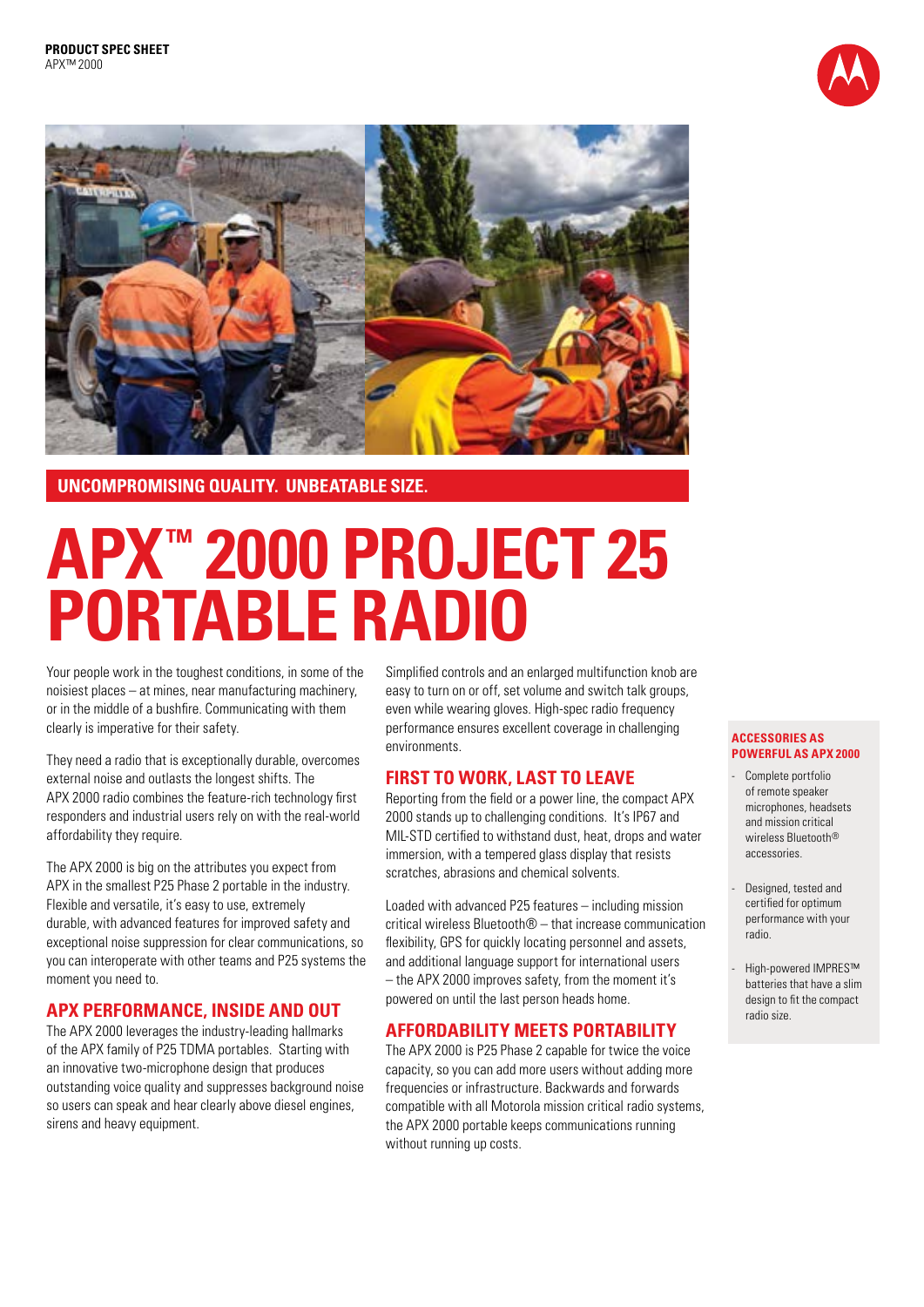

#### **FEATURES AND BENEFITS:**

Available in 700/800 MHz, VHF, UHF R1, and UHF R2 bands

- Trunking standards supported:
- ASTRO®25 digital trunked operation
- SmartZone®, SmartZone Omnilink, SmartNet®
- Conventional system: ■ Analogue MDC-1200 and Digital APCO P25

Narrow and wide bandwidth digital receiver (6.25 kHz equivalent / 12.5 kHz / 20 kHz / 25 kHz)

Embedded digital signaling (ASTRO & ASTRO 25)

Available in two models

Integrated GPS capable

Lightbar with Intelligent Lighting

Radio Profiles Unified Call List

User programmable Voice Announcement

International Language Support: Spanish, French, Portuguese, Russian, and Traditional Chinese Meets Applicable MIL-STD-810C, D, E, F and G

IP67 standard  $(submersible 1 metre, 30 minutes)<sup>1</sup>$  Superior Audio Features: **0.5 W** high audio speaker

**2-mic noise canceling technology** 

Utilises Windows XP, Vista and Windows 7 Customer Programming Software (CPS) Supports USB communications

■ Built in FLASHport™ support

Full portfolio of accessories including IMPRES batteries, chargers and audio devices²

### **OPTIONAL FEATURES:**

Mission Critical Wireless Programming Over Project 25 Text Messaging

<sup>1</sup> Radios meet industry standards (IPx7) for immersion. ² Chargers and batteries for the APX 2000 radios do not interoperate with other APX radios

| TRANSMITTER - TYPICAL PERFORMANCE SPECIFICATIONS                 |                    |                                              |                                           |                                           |                                           |  |  |  |
|------------------------------------------------------------------|--------------------|----------------------------------------------|-------------------------------------------|-------------------------------------------|-------------------------------------------|--|--|--|
|                                                                  |                    | 700/800                                      | <b>VHF</b>                                | <b>UHF Range 1</b>                        | <b>UHF Range 2</b>                        |  |  |  |
| 700 MHz<br>Frequency Range/Bandsplits<br>800 MHz                 |                    | 763-776, 793-806 MHz<br>806-825, 851-870 MHz | 136-174 MHz                               |                                           | 450-520 MHz                               |  |  |  |
| <b>Channel Spacing</b>                                           |                    | 25/20/12.5 kHz                               | 25/20/12.5 kHz<br>25/20/12.5 kHz          |                                           | 25/20/12.5 kHz                            |  |  |  |
| Maximum Frequency Separation                                     |                    | <b>Full Bandsplit</b>                        | Full Bandsplit                            | <b>Full Bandsplit</b>                     | <b>Full Bandsplit</b>                     |  |  |  |
| Rated RF Output Power Adj <sup>1</sup>                           |                    | 1-3 Watts Max                                | 1-5 Watts Max<br>1-5 Watts Max            |                                           | 1-5 Watts Max                             |  |  |  |
| Frequency Stability <sup>1</sup><br>(-30°C to +60°C; +25°C Ref.) |                    | ±0.00010%                                    | ±0.00010%                                 | ±0.00010%                                 | ±0.00010%                                 |  |  |  |
| Modulation Limiting <sup>1</sup>                                 |                    | $\pm 5$ kHz / $\pm 4$ kHz / $\pm 2.5$ kHz    | $\pm 5$ kHz / $\pm 4$ kHz / $\pm 2.5$ kHz | $\pm 5$ kHz / $\pm 4$ kHz / $\pm 2.5$ kHz | $\pm 5$ kHz / $\pm 4$ kHz / $\pm 2.5$ kHz |  |  |  |
| Emissions (Conducted and Radiated) <sup>1</sup>                  |                    | $-75$ dB                                     | $-75$ dB                                  | $-75$ dB                                  | $-75$ dB                                  |  |  |  |
| Audio Response <sup>1</sup>                                      |                    | $+1, -3$ dB                                  | $+1, -3$ dB                               | $+1, -3$ dB                               | $+1, -3$ dB                               |  |  |  |
| FM Hum & Noise                                                   | 25 kHz<br>12.5 kHz | $-47$ dB<br>$-45$ dB                         | $-47$ dB<br>$-47$ dB                      | –47 dB<br>$-45$ dB                        | $-47$ dB<br>$-45$ dB                      |  |  |  |
| Audio Distortion <sup>1</sup>                                    | 25 kHz<br>12.5 kHz | 1.00%                                        | 1.00%                                     | 1.00%                                     | 1.00%                                     |  |  |  |

| <b>BATTERIES FOR APX 2000</b>      |                    |           |                            |                         |  |  |  |
|------------------------------------|--------------------|-----------|----------------------------|-------------------------|--|--|--|
| <b>Battery Capacity / Type</b>     | Dimensions (HxWxD) | Weight    | <b>Battery Part Number</b> | <b>Battery Capacity</b> |  |  |  |
| Li-lon IMPRES 1900 mAh IP67        | 114.5x55.04x17.85  | 150 grams | NNTN8128A                  | 1900 mAh                |  |  |  |
| Li-Ion IMPRES 2300 mAh IP67 Non-FM | 114.5x55.04x23.15  | 160 grams | PMNN4424AR                 | 2300 mAh                |  |  |  |
| Li-Ion IMPRES 2300 mAh IP67 FM     | 114.5x55.04x23.15  | 160 grams | NNTN8129A                  | 2300 mAh                |  |  |  |

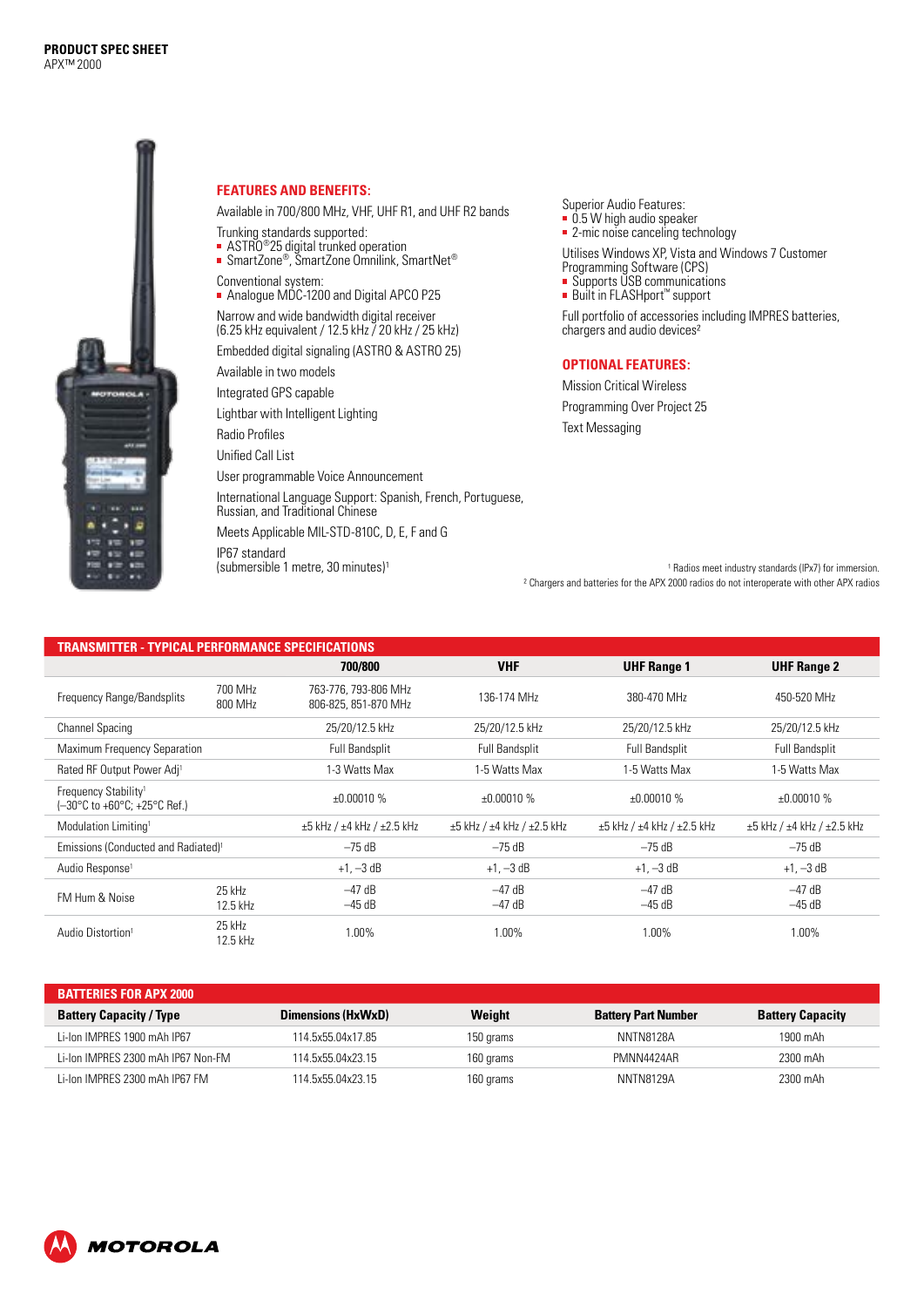| <b>RADIO MODELS</b>                                                     |                                                                                                                                  |                                                                                                                                  |  |  |  |
|-------------------------------------------------------------------------|----------------------------------------------------------------------------------------------------------------------------------|----------------------------------------------------------------------------------------------------------------------------------|--|--|--|
|                                                                         | <b>MODEL 2</b>                                                                                                                   | MODEL <sub>3</sub>                                                                                                               |  |  |  |
| Display                                                                 | Full bitmap colour LCD display<br>3 lines of text x 14 characters<br>1 line of icons<br>1 menu line x 3 menus<br>White backlight | Full bitmap colour LCD display<br>3 lines of text x 14 characters<br>1 line of icons<br>1 menu line x 3 menus<br>White backlight |  |  |  |
| Keypad                                                                  | Backlight keypad<br>3 soft keys<br>4 direction Navigation key<br>Home and Data buttons                                           | Backlight keypad<br>3 soft keys<br>4 direction navigation key<br>4x3 keypad<br>Home and Data buttons                             |  |  |  |
| <b>Channel Capacity</b>                                                 | 512                                                                                                                              | 512                                                                                                                              |  |  |  |
| <b>FLASHport Memory</b>                                                 | 64 MB                                                                                                                            | 64 MB                                                                                                                            |  |  |  |
| 700/800 MHz (763-870 MHz)                                               | H52UCF9PW6AN                                                                                                                     | H52UCH9PW7AN                                                                                                                     |  |  |  |
| VHF (136-174 MHz)                                                       | H52KDF9PW6AN                                                                                                                     | H52KDH9PW7AN                                                                                                                     |  |  |  |
| UHF Range 1 (380-470 MHz)                                               | H52QDF9PW6AN                                                                                                                     | H520DH9PW7AN                                                                                                                     |  |  |  |
| UHF Range 2 (450-520 MHz)                                               | H52SDF9PW6AN                                                                                                                     | H52SDH9PW7AN                                                                                                                     |  |  |  |
| <b>Buttons &amp; Switches</b>                                           |                                                                                                                                  | Large PTT button ■ Multi-function knob ■ Orange emergency button ■ 3 programmable side buttons                                   |  |  |  |
| <b>TRANSMITTER CERTIFICATION</b>                                        |                                                                                                                                  |                                                                                                                                  |  |  |  |
| 700/800 (764-869 MHz)                                                   |                                                                                                                                  | AZ489FT7050 (Basic)/AZ489FT7049 (Expanded)                                                                                       |  |  |  |
| VHF (136-174 MHz)                                                       |                                                                                                                                  | AZ489FT3825 (Basic)/AZ489FT3828 (Expanded)                                                                                       |  |  |  |
| UHF Range 1 (380-470 MHz)                                               |                                                                                                                                  | AZ489FT4907(Basic)/AZ489FT4905(Expanded)                                                                                         |  |  |  |
| UHF Range 2 (450-520 MHz)<br>AZ489FT4909 (Basic)/AZ489FT4910 (Expanded) |                                                                                                                                  |                                                                                                                                  |  |  |  |
| <b>FCC EMISSIONS DESIGNATORS</b>                                        |                                                                                                                                  |                                                                                                                                  |  |  |  |
| <b>FCC Emissions Designators</b>                                        |                                                                                                                                  | 11K0F3E, 16K0F3E, 8K10F1D, 8K10F1E, 8K10F1W, 20K0F1E                                                                             |  |  |  |
| <b>POWER SUPPLY</b>                                                     |                                                                                                                                  |                                                                                                                                  |  |  |  |
| Power Supply                                                            |                                                                                                                                  | One rechargeable Li-lon 1900 mAh battery standard, or 2300 mAH high cap Li-lon.                                                  |  |  |  |

ľ

ĩ

## **RECEIVER - TYPICAL PERFORMANCE SPECIFICATIONS**

|                                                                     | <u>TH IVALI LIII VIIIVAIVE VI LVII IVATIVIV</u> |                                                    |                                                |                                                |                                                            |
|---------------------------------------------------------------------|-------------------------------------------------|----------------------------------------------------|------------------------------------------------|------------------------------------------------|------------------------------------------------------------|
|                                                                     |                                                 | 700/800                                            | <b>VHF</b>                                     | <b>UHF Range 1</b>                             | <b>UHF Range 2</b>                                         |
| Frequency Range/Bandsplits                                          | 700 MHz<br>800 MHz                              | 763-776 MHz<br>851-870 MHz                         | 136-174 MHz                                    | 380-470 MHz                                    | 450-520 MHz                                                |
| Channel Spacing                                                     |                                                 | 25/20/12.5 kHz                                     | 25/20/12.5 kHz                                 | 25/20/12.5 kHz                                 | 25/20/12.5<br>kHz                                          |
| Maximum Frequency Separation                                        |                                                 | <b>Full Bandsplit</b>                              | <b>Full Bandsplit</b>                          | <b>Full Bandsplit</b>                          | <b>Full Bandsplit</b>                                      |
| Audio Output Power at Rated <sup>1</sup>                            |                                                 | 500mW                                              | 500mW                                          | 500mW                                          | 500mW                                                      |
| Frequency Stability <sup>1</sup><br>(-30°C to +60°C; +25°C Ref.)    |                                                 | ±0.00010%                                          | ±0.00010%                                      | ±0.00010%                                      | ±0.00010%                                                  |
| Analog Sensitivity <sup>3</sup><br>Digital Sensitivity <sup>4</sup> | 12 dB SINAD<br>1% BER (800 MHz)<br>5% BER       | $0.266\mu$ V<br>0.400 <sub>µ</sub><br>$0.266\mu$ V | 0.216 <sub>U</sub><br>$0.277$ µV<br>$0.188$ µV | 0.234 <sub>U</sub><br>$0.307$ µV<br>$0.207$ µV | 0.234 <sub>µ</sub> V<br>0.307 <sub>µ</sub> V<br>$0.207$ µV |
| Selectivity <sup>1</sup>                                            | 25 kHz channel<br>12.5 kHz channel              | 76 dB<br>67 dB                                     | 76 dB<br>70 dB                                 | 76 dB<br>67 dB                                 | 76 dB<br>67 dB                                             |
| Intermodulation                                                     |                                                 | 75 dB                                              | 76 dB                                          | 77 dB                                          | 77 dB                                                      |
| Spurious Rejection                                                  |                                                 | 76.6 dB                                            | 85 dB                                          | 80.3 dB                                        | 90 dB                                                      |
| FM Hum and Noise                                                    | 25 kHz<br>12.5 kHz                              | $-53$ dB<br>$-47$ dB                               | $-51$ dB<br>$-45dB$                            | $-50dB$<br>$-45dB$                             | $-50$ dB<br>–45 dB                                         |
| Audio Distortion <sup>1</sup>                                       |                                                 | 1.00%                                              | 1.00%                                          | 1.00%                                          | 1.00%                                                      |

#### **BASIC SOFTWARE PACKAGE**

3600 or 9600 Trunking Conventional

Advanced Digital Privacy (ADP).

#### **EXPANDED SOFTWARE PACKAGE**

3600 or 9600 Trunking

Conventional

Advanced Digital Privacy (ADP)

870 Channel Capacity

Integrated Voice & Data (IV&D)

POP25 (Over the air programming)

GPS Activation

Mission Critical Wireless (Bluetooth) Activation

Man Down Functionality.

#### **CUSTOMISED SOFTWARE PACKAGES**

Contact your account manager to discuss available options.